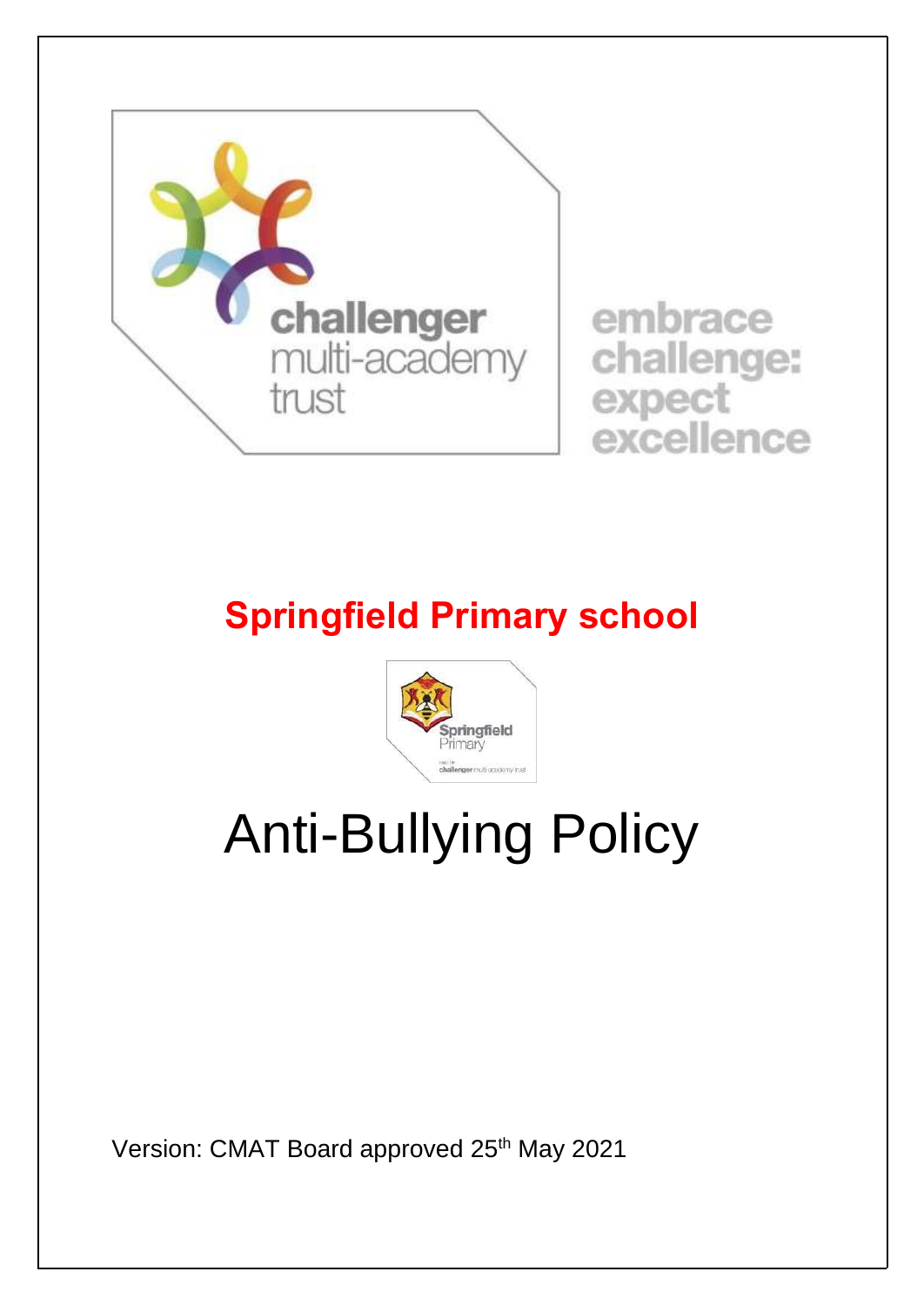#### **Contents:**

Statement of intent

- 1. Legal framework
- 2. Definition
- 3. Types of bullying
- 4. Statutory implications
- 5. Prevention
- 6. Signs of bullying
- 7. Staff principles
- 8. Roles and responsibilities
- 9. Procedures
- 10. Sanctions
- 11. Support
- 12. Follow up support
- 13. Bullying outside of academy
- 14. Policy review
- Appendix

Bullying Report Form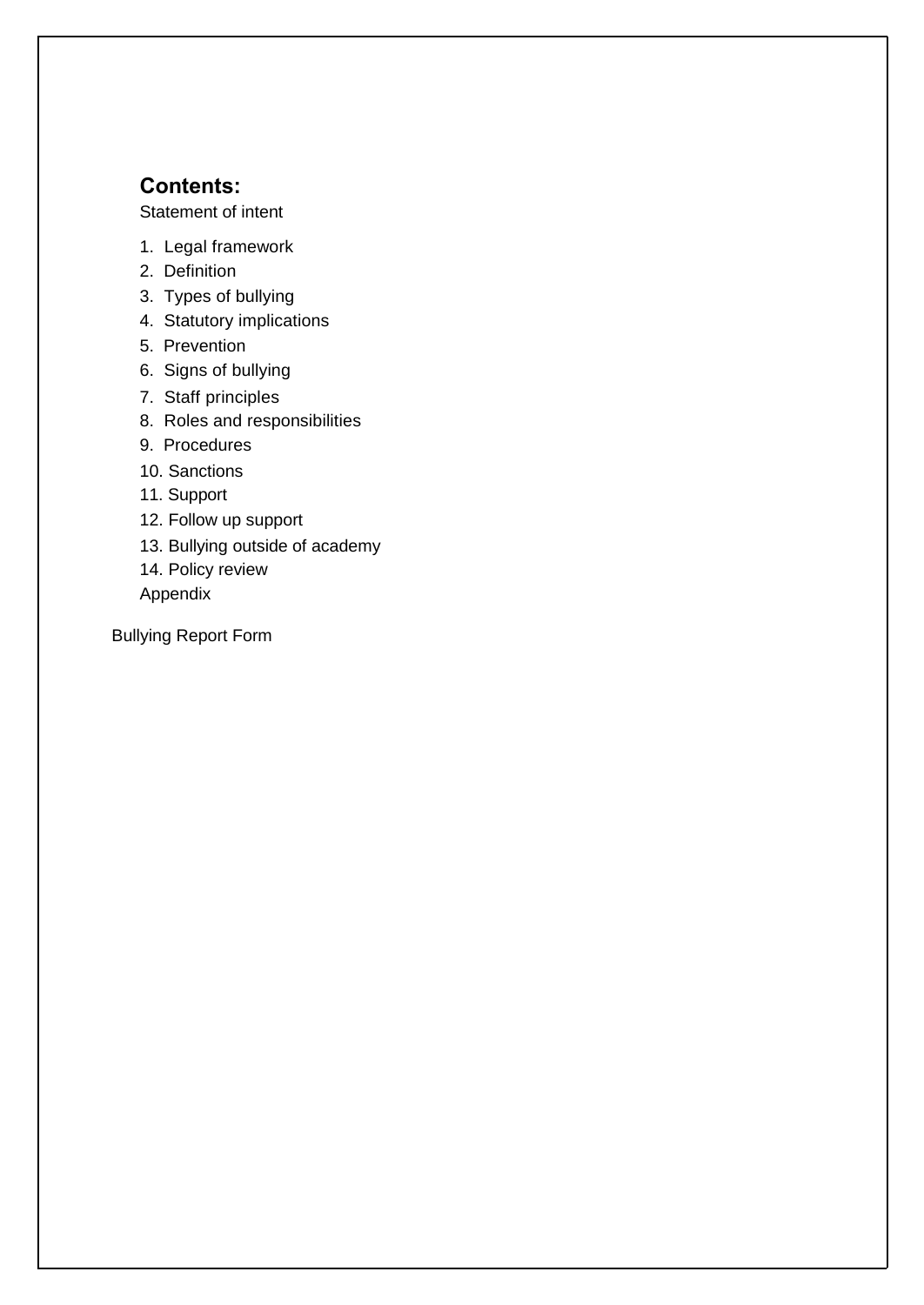#### **Statement of intent**

Springfield Primary school believes that all students are entitled to learn in a safe and supportive environment; this means being free from all forms of bullying behaviour. This policy outlines how instances of bullying are dealt with, including the procedures to prevent occurrences of bullying.

These strategies, such as learning about tolerance and difference as part of the academy's curriculum, aim to promote an inclusive, tolerant and supportive ethos at the academy.

The Education and Inspections Act 2006, outlines a number of legal obligations regarding the academy's response to bullying. Under section 89, academy's must have measures in place to encourage good behaviour and prevent all forms of bullying amongst students. These measures are part of the academy's Behavioural Policy, which is communicated to all students, academy staff and parents/carers.

All staff, parents/carers and students work together to prevent and reduce any instances of bullying at the academy. There is a zero tolerance policy for bullying at Springfield Primary school.

Signed by:

Claire Andrews

Headteacher Date: 25<sup>th</sup> May 2021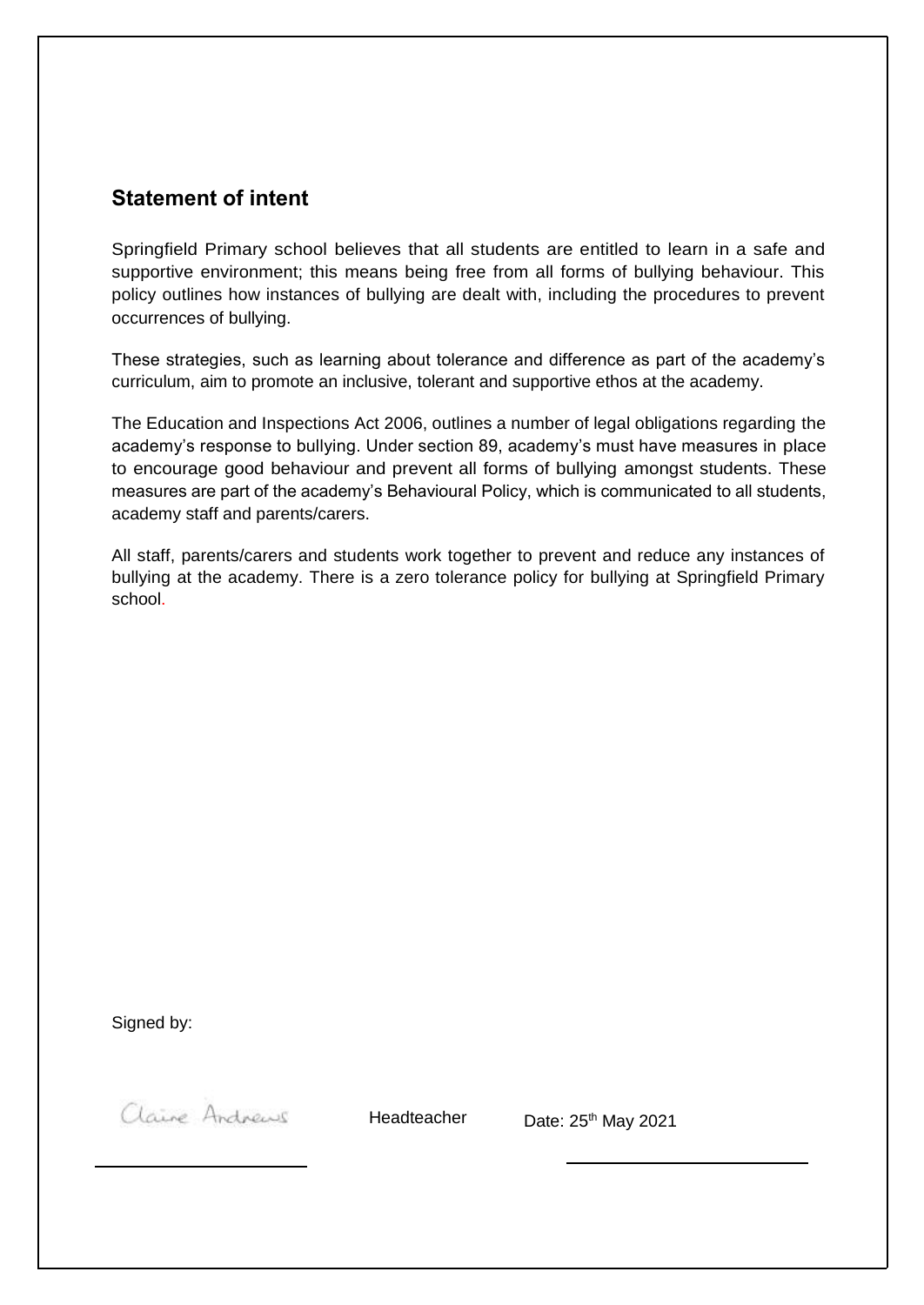#### **1. Legal framework**

- 1.1 This policy has due regard to legislation, including, but not limited to the following:
	- $\Box$  Education and Inspections Act 2006  $\Box$

Equality Act 2010

Children Act 1989

 $\Box$  Protection from Harassment Act 1997  $\Box$ 

Malicious Communications Act 1988

Public Order Act 1986

- □ Communications Act 2003
- □ Human Rights Act 1998
- □ Crime and Disorder Act 1998
- 1.2 This policy will be implemented in conjunction with the academy's:
	- **Behavioural Policy**
	- **Cyber Bullying Policy**
	- **E-safety Policy**
	- **Transgender Policy**

#### **2. Definition**

- 2.1 For the purpose of this policy, bullying is persistent behaviour by an individual or group with the intention of verbally, physically, or emotionally harming another person or group.
- 2.2 Bullying is generally characterised by:
	- $\Box$ Repetition: Incidents are not one-offs; they are frequent and happen over a period of time.
	- $\Box$ Intent: The perpetrator(s) means to cause verbal, physical or emotional harm; it is not accidental.
	- $\Box$ Targeting: Bullying is generally targeted at a specific individual or group.
	- Power imbalance: Whether real or perceived, bullying is generally  $\Box$ based on unequal power relations.

# **3. Types of bullying**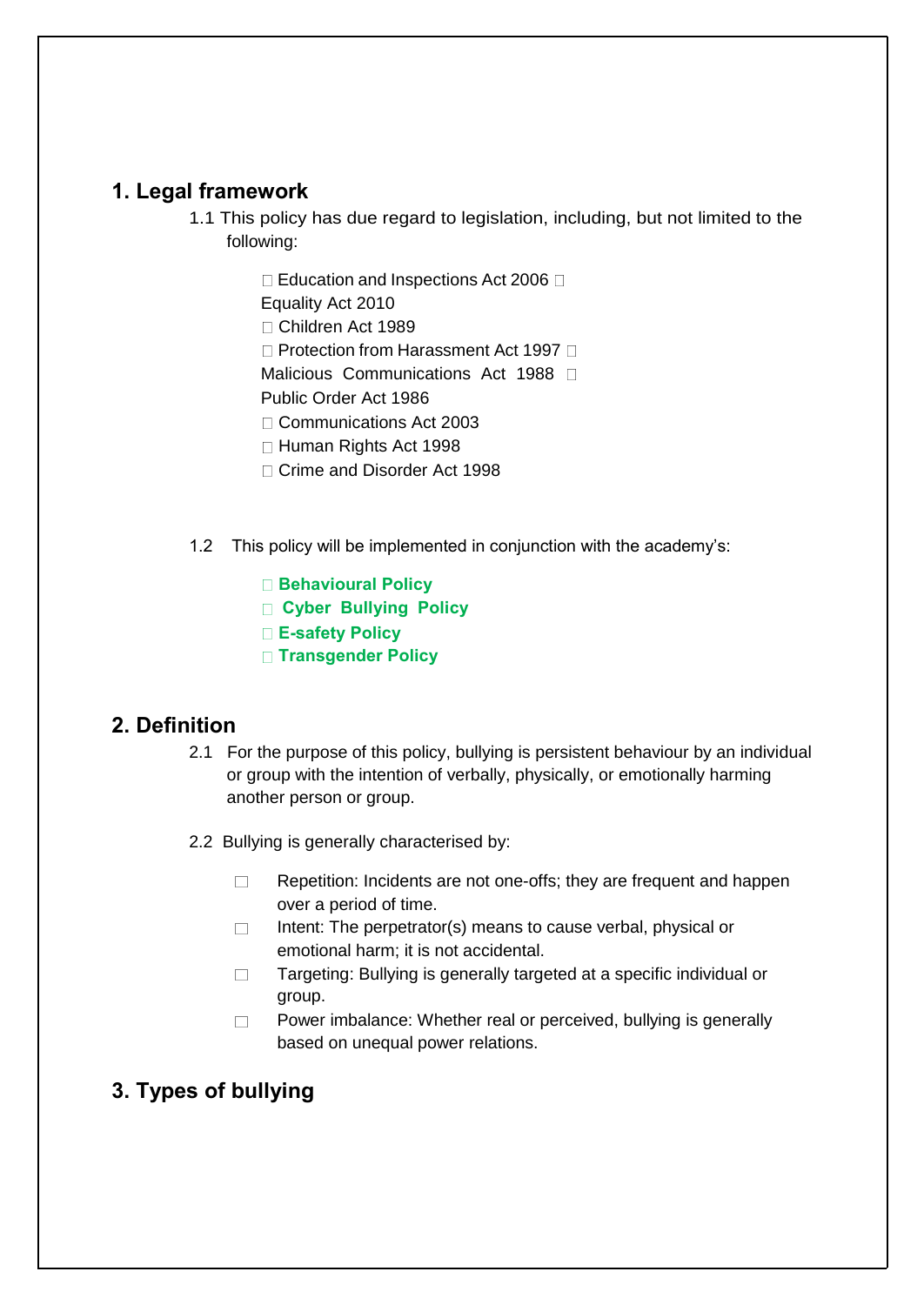- 3.1 Many different kinds of behaviour can be considered bullying and can be related to almost anything. Teasing another pupil because of their appearance, religion, ethnicity, gender, sexual-orientation, home life, culture, disability, or special educational needs are some of the types of bullying that can occur.
- 3.2 Bullying can be acted out through the following mediums:
	- D Verbally
	- D Physically
	- D Emotionally
	- □ Online (Cyber)
- **3.3 Racist bullying:** Bullying another person based on their ethnic background, religion or skin colour. Racist bullying is a criminal offence under the Crime and Disorder Act 1998 and Public Order Act 1986.
- **3.4 Homophobic bullying:** Bullying another person because of their actual or perceived sexual orientation.
- **3.5 Transphobic bullying:** Bullying based on another person's gender 'variance' or for not conforming to dominant gender roles.
- **3.6 Sexist bullying:** Bullying based on sexist attitudes expressed in a way to demean, intimidate or harm another person because of their sex or gender. Sexist bullying may sometimes be characterised by inappropriate sexual behaviours.
- **3.7 Sexual bullying:** Bullying behaviour that has a physical, psychological, verbal or non-verbal sexual dimension/dynamic that subordinates, humiliates or intimidates another person. This is commonly underpinned by sexist attitudes or gender stereotypes.

#### **4. Statutory implications**

- 4.1 Under the Equality Act 2010, the academy understands that it has a responsibility to eliminate unlawful discrimination, harassment, victimisation and any other conduct prohibited by the act; advance equality of opportunity between people who share a protected characteristic and people who do not share it; and foster good relations between people who share a protected characteristic and people who do not share it.
- 4.2 Under the Human Rights Act (HRA) 1998, the academy understands that it could have charges brought against it if it allows the rights of children and young people at the academy to be breached by failing to take bullying seriously.
- 4.3 The National Association of Head Teachers has guidelines that headteachers must 'satisfy themselves' that their academy's Anti-Bullying Policy complies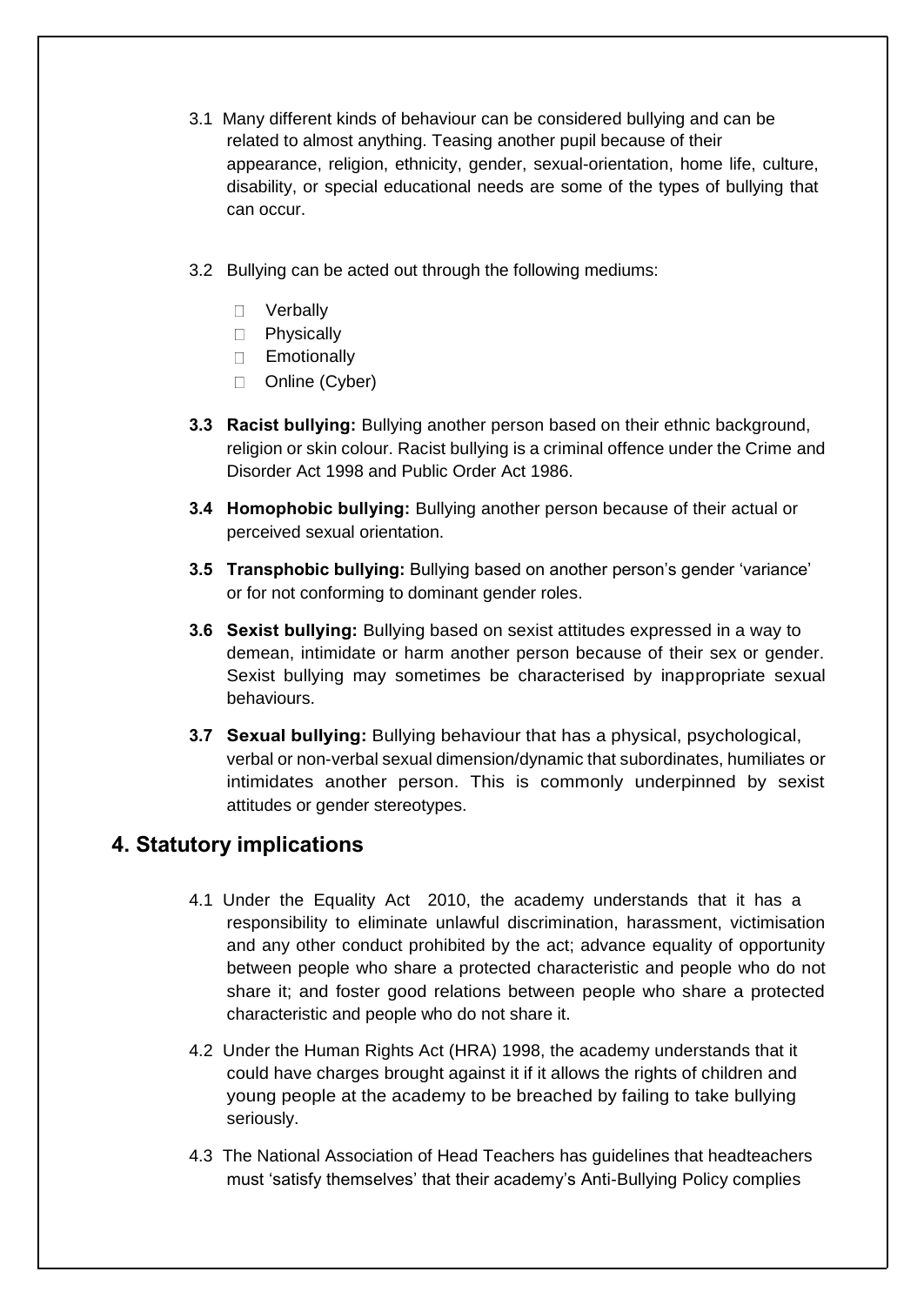with the HRA; the headteacher understands that they cannot do this without fully involving their teaching staff.

- 4.4 Although bullying itself is not a criminal offence, some types of harassment, threatening behaviour and/or communications may be considered criminal offences:
	- Under the Malicious Communications Act 1988, it is an offence for a  $\Box$ person to electronically communicate with another person with the intent to cause distress or anxiety, or which conveys a message which is indecent or grossly offensive, a threat, or information which is false and known or believed to be false by the sender.
	- The Protection from Harassment Act 1997 makes it an offence to  $\Box$ knowingly pursue any course of conduct amounting to harassment.
	- $\Box$ Section 127 of the Communications Act 2003 makes it an offence to send, by means of a public electronic communications network, a message, or other matter, that is grossly offensive or of an indecent, obscene or menacing character. It is unlawful to disseminate defamatory information through any media, including internet sites.
	- Other forms of bullying which are illegal and should be reported to  $\Box$ police include: violence or assault, theft, repeated harassment or intimidation and hate crimes.

#### **5. Prevention**

- 5.1 The academy clearly communicates a whole-academy commitment to addressing bullying in the form of a written statement (Statement of intent) which is regularly promoted across the whole academy.
- 5.2 All reported or witnessed instances of bullying in the academy are challenged by a member of staff.
- 5.3 Staff encourage pupil co-operation and the development of interpersonal skills through the use of group work and pair work.
- 5.4 All types of bullying are discussed as part of the curriculum, and diversity, difference and respect for others is promoted and celebrated through various lessons.
- 5.5 Changing and organising seating arrangements in class helps to prevent instances of bullying.
- 5.6 Potential victims of bullying are drawn into working groups with children who do not abuse or take advantage of them.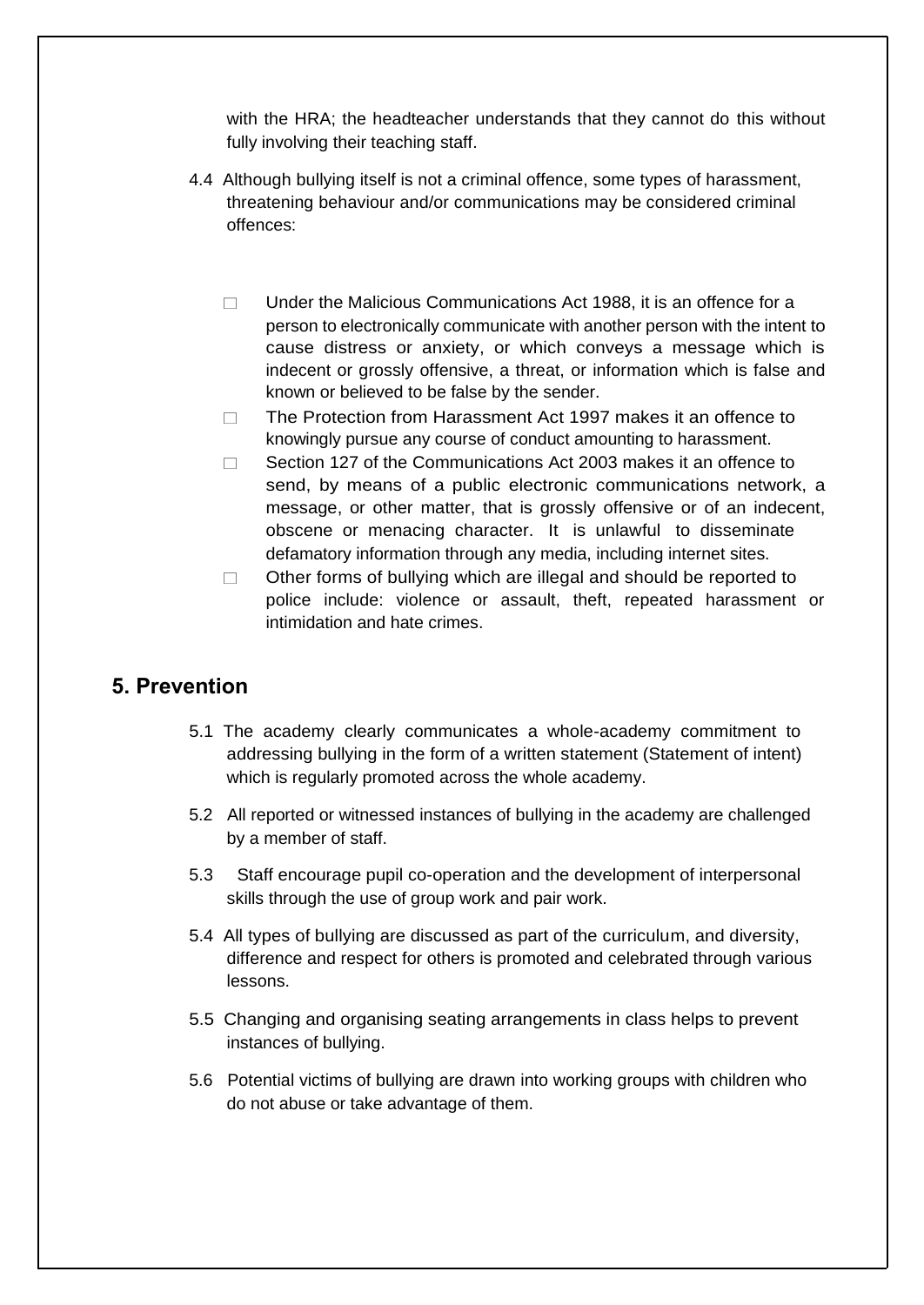- 5.7 Opportunities to extend friendship groups and interactive skills are provided through participation in special events, for example, drama productions, sporting activities and cultural groups.
- 5.8 All members of the academy community are made aware of the academy's Anti-Bullying Policy
- 5.9 All staff members receive training on identifying and dealing with the different types of bullying
- 5.10. A safe, supervised place is available for students to go to at lunch if they are involved in conflict with their peers, or wish to avoid a bully.

# **6. Signs of bullying**

- 6.1 Some of the signs that a pupil may be victim of bullying include, but are not limited to, the following:
	- $\Box$  Being frightened to travel to or from academy  $\Box$

Asking to be driven to academy

- □ Unwillingness to attend academy
- □ Truancy
- $\Box$  Becoming anxious or lacking confidence
- $\Box$  Saying that they feel ill in the morning
- Decreased involvement in academy work
- $\Box$  Returning home with torn clothes or damaged possessions  $\Box$ Missing possessions
- $\Box$  Missing dinner money
- $\Box$  Asking for extra money or stealing  $\Box$
- Cuts or bruises
- $\Box$  Lack of appetite
- $\Box$  Unwillingness to use the internet or mobile devices
- $\square$  Becoming agitated when receiving calls or text messages  $\square$ Lack of eye contact
- □ Becoming short tempered
- $\Box$  Change in behaviour and attitude at home
- 6.2 Although the signs outlined above may not be due to bullying, they may be due to deeper social, emotional or mental issues, so are still worth investigating.
- 6.3 Students who display a significant number of these signs are engaged with, in order to determine the underlying issues, whether they are due to bullying or other issues.

#### **7. Staff principles**

7.1 Prevention is at the forefront of the academy's Anti-Bullying Policy.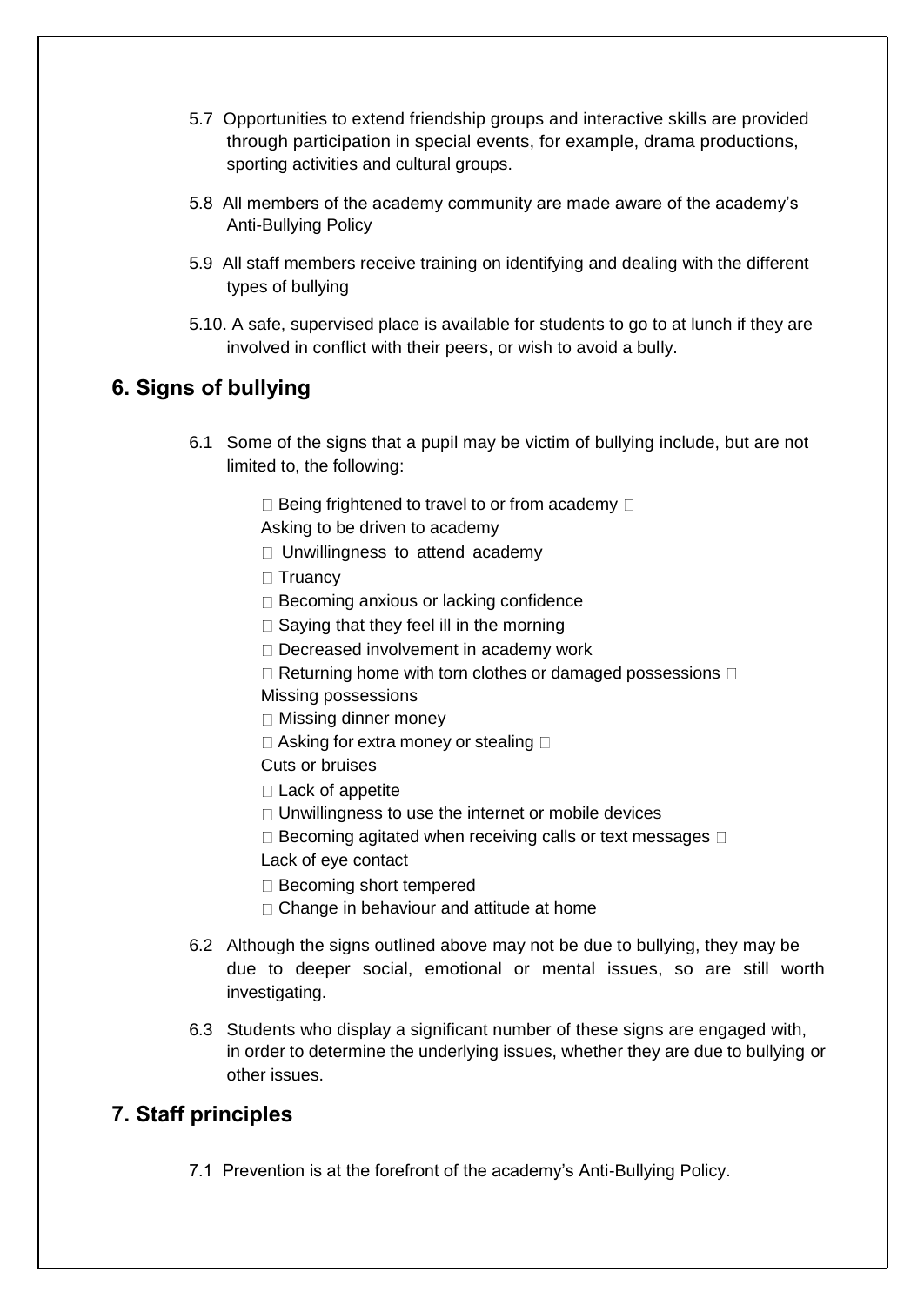- 7.2 Staff treat reports of bullying very seriously.
- 7.3 Staff do not ignore signs of suspected bullying.
- 7.4 Unpleasantness from one pupil towards another is always challenged and never ignored.
- 7.5 Staff take action immediately; this applies to all staff, not solely teaching staff.
- 7.6 Staff always respect students' privacy, and information about specific instances of bullying are not discussed with others, unless it is in a setting that the victim has given consent to.
- 7.7 Follow-up support is given to both the victim and bully in the months following any incidents, to ensure all bullying has stopped.

#### **8. Roles and responsibilities**

- 8.1 The governing body evaluates and reviews this policy to ensure that it is nondiscriminatory.
- 8.2 It is the responsibility of all staff to be alert to possible bullying of students and to deal with incidents as the highest priority.
- 8.3 The head of school reviews and amends this policy, taking account of new legislation and government guidance, and using staff experience of dealing with bullying incidents in the previous year to improve procedures.
- 8.4 The head of school keeps a Bullying Record of all reported incidents including which type of bullying has occurred to allow for proper analyses of the data collected.
- 8.5 The head of school analyses the data in the Bullying Record at termly intervals in order to identify any trends in the types of bullying occurring and implement the appropriate measures to tackle it.
- 8.6 The head of school arranges appropriate training for staff members.
- 8.7 Each Keystage lead corresponds and meets with parents/carers where necessary. They also provide a point of contact when more serious bullying incidents occur.
- 8.8 Class teachers are alert to social dynamics in their class and are available for students who wish to report bullying. They also provide follow-up support after bullying incidents.
- 8.9 Teachers ensure that they are alert to possible bullying situations, particularly exclusion from friendship groups, and that they inform the pupil's class teacher of such observations.
- 8.10 All staff will avoid gender stereotyping when dealing with bullying.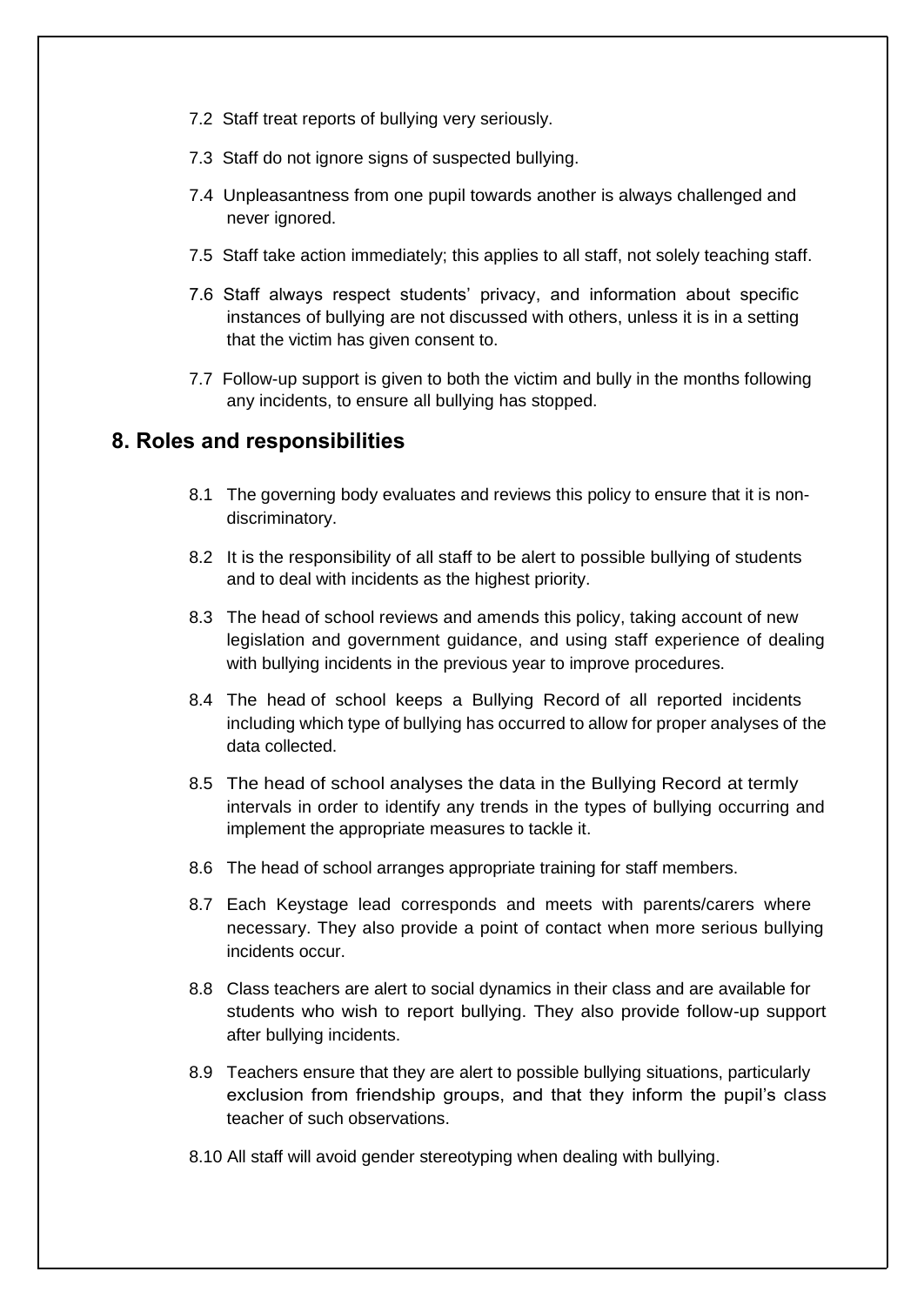- 8.11 Throughout the year, the composition of pupil groups shows sensitivity to those who have been the victims of bullying.
- 8.12 The academy nurses, often the first people to receive reports of bullying, offer emotional support to victims, and alert the relevant Keystage lead and class teacher.
- 8.13 Parents/carers are advised to inform their child's class teacher if they are concerned that their child may be bullied or be involved in bullying.
- 8.14 Students are advised to inform a member of staff if they witness bullying, or are a victim of bullying.
- 8.15 Students are taught not to make counter-threats if they are victims of bullying.
- 8.16 Students are taught to walk away from any dangerous situations and avoid involving other students in incidents.
- 8.17 Students are advised to retain all evidence of cyber bullying.

#### **9. Procedures**

- 9.1 Minor incidents are reported to the pupil's class teacher, who investigates the incident, sets appropriate sanctions for the perpetrator, and informs the Keystage lead teacher in writing of the incident and outcome.
- 9.2 When investigating a bullying incident, the following procedures are adopted:

 $\Box$  The victim, alleged bully and witnesses are all interviewed separately  $\Box$ Members of staff ensure that there is no possibility of contact between the students interviewed, including electronic communication

- $\Box$  If a pupil is injured, members of staff take the pupil immediately to the academy nurse for a medical opinion on the extent of their injuries  $\Box$  A room is used that allows for privacy during interviews
- $\Box$  A witness is used for serious incidents
- $\Box$  f appropriate, all parties (bully, victim, witnesses) are asked to write down details of the incident; this may need prompting with questions from the member of staff to obtain the full picture
- $\Box$ Premature assumptions are not made, as it is important not to be judgemental at this stage
- Members of staff listen carefully to all accounts, being nonconfrontational and not attaching blame until the investigation is complete
- All concerned students are informed that they must not discuss the interview with other students
- 9.3 Due to the potential for sexist, transphobic and sexual bullying to be characterised by inappropriate sexual behaviour, staff members involved in dealing with the incident are required to consider whether there is a need for safeguarding processes to be implemented.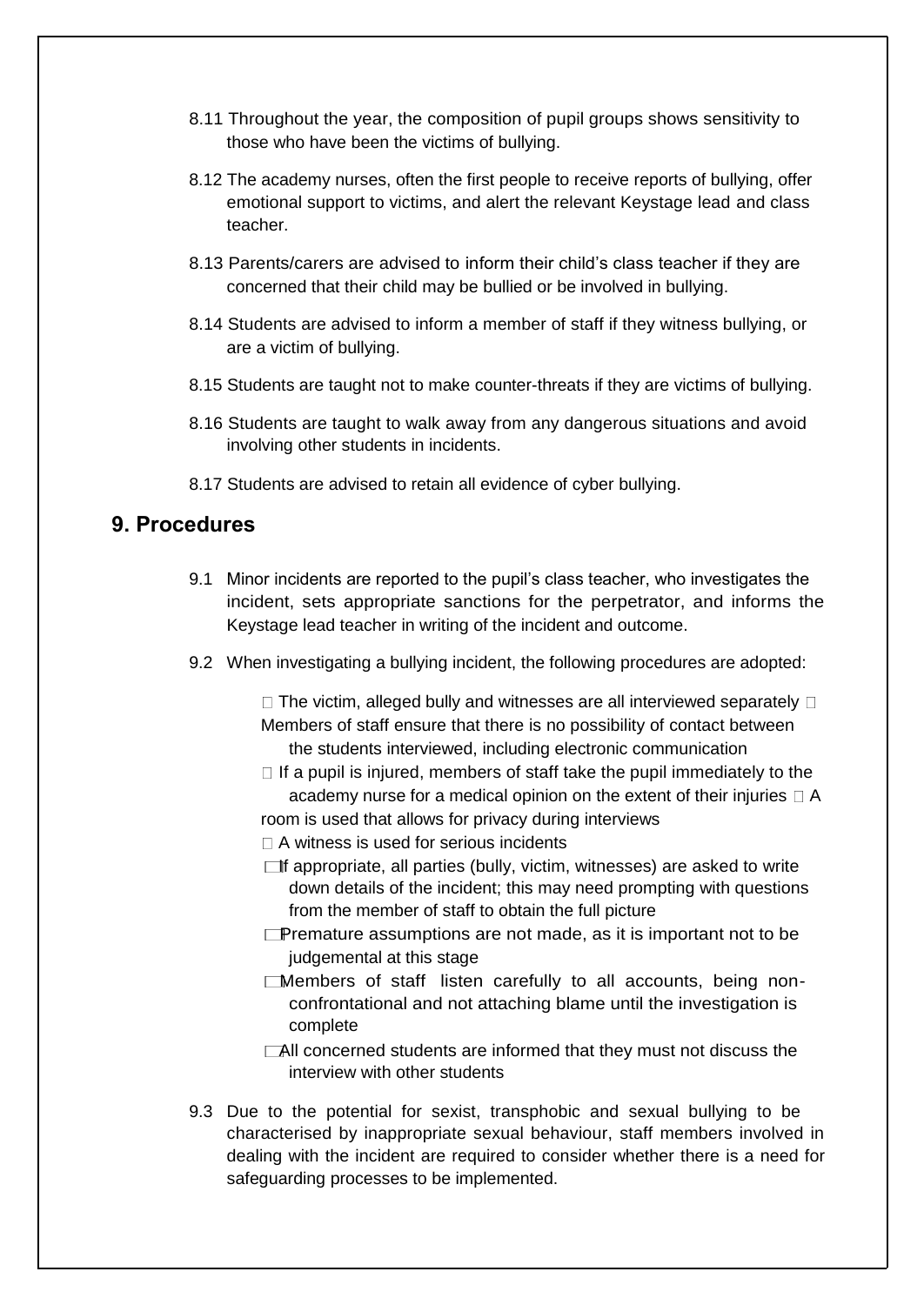#### **10. Sanctions**

- 10.1 If the head of school is satisfied that bullying did take place, the pupil will be helped to understand the consequences of their actions and warned that there must be no further incidents.
- 10.2 The head of school informs the pupil of the type of sanction to be used in this instance (detentions, service-based activities, etc.) and future sanctions if the bullying continues.
- 10.3 If possible, the head of school will attempt reconciliation and will obtain a genuine apology from the bully. This will either be in writing to the victim (and/or witnesses if appropriate), or face-to-face, but only with the victim's full consent. Discretion is used here; victims will never feel pressured into a faceto-face meeting with the bully.

10.4 The bullying pupil is made to realise that some students do not appreciate the distress they are causing, and that they should change their behaviour.

10.5 Parents/carers are informed of bullying incidents and what action is being taken

10.6 The keystage lead informally monitors the students involved over the next half- term.

#### **11. Support**

- 11.1. If the pupil visits the academy nurse, the academy nurse informally checks whether the bullying has stopped.
- 11.2. The class teacher informally checks whether the bullying has stopped on a weekly basis for a month after the initial complaint of bullying.
- 11.3. The Keystage lead formally checks whether the bullying has stopped the week after the bullying, and again during the same half term.
- 11.4. If necessary, group dynamics are broken up by members of staff by assigning places in classes.
- 11.5. The victim is encouraged to tell a trusted adult in academy if bullying is repeated.
- 11.6. The victim is encouraged to broaden their friendship groups by joining lunchtime or after-academy club or activity.

# **12. Follow up support**

12.1. The progress of both the bully and the victim are monitored by their class teachers. One-on-one sessions to discuss how they are progressing may be appropriate.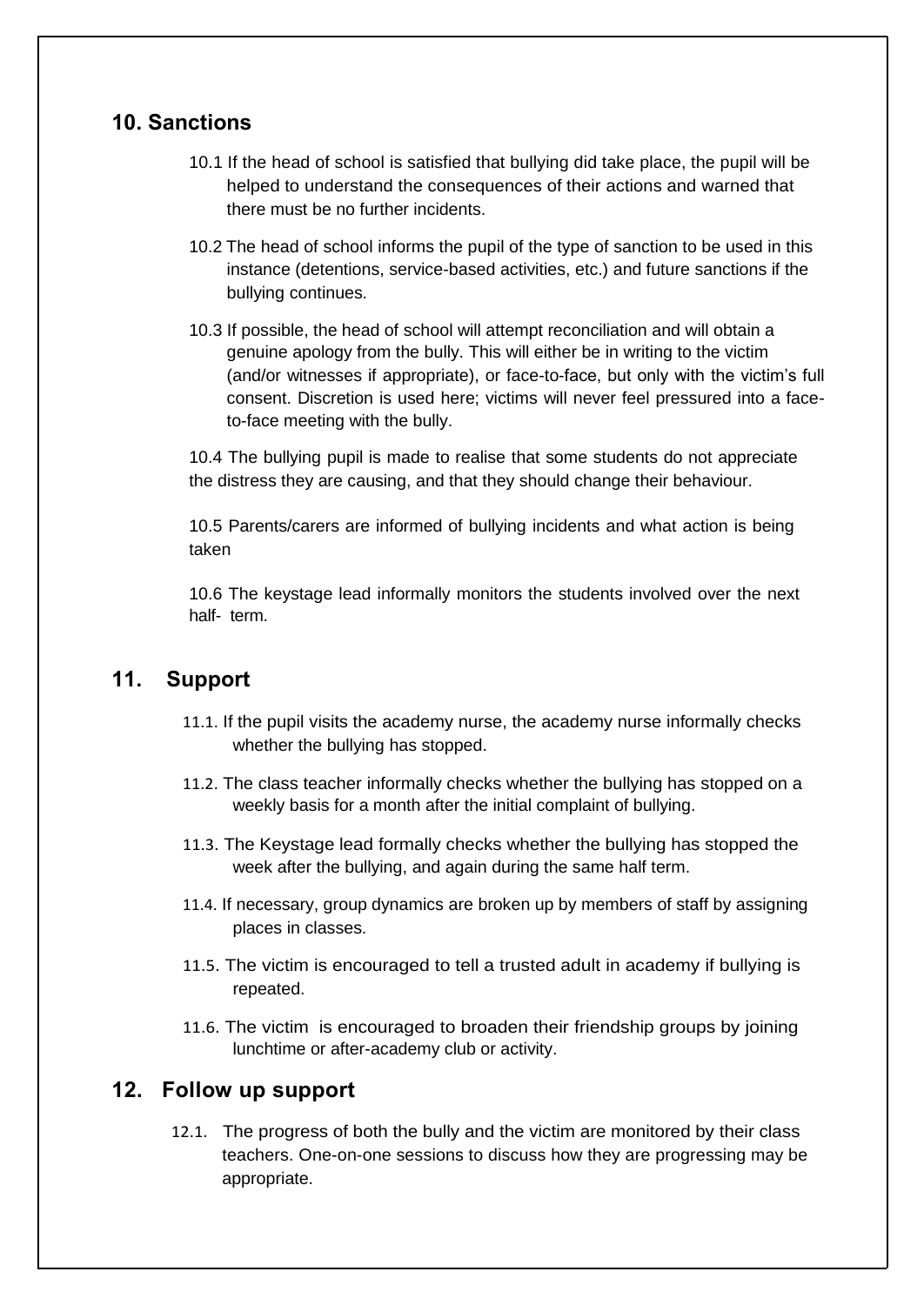- 12.2. If appropriate, follow-up correspondence is arranged with parents/carers one month after the incident.
- 12.3. Students who have been bullied are supported in the following ways:
	- □ Being listened to
	- $\Box$  Having an immediate opportunity to meet with their keystage lead or a member of staff of their choice
	- □ Being reassured
	- Being offered continued support
	- $\Box$  Being offered counselling, where appropriate
- 12.4. Students who have bullied others are supported in the following ways:
	- $\Box$  Receiving a consequence for their actions
	- $\Box$  Being able to discuss what happened
	- $\Box$  Reflecting on why they became involved
	- $\Box$  Understanding what they did wrong and why they need to change their behaviour
	- □ Appropriate assistance from parents/carers

# **13. Bullying outside academy**

- 13.1. Teachers have the power to discipline students for misbehaving outside of the academy premises. This can relate to any bullying incidents occurring anywhere off the academy premises, such as on academy or public transport, outside the local shops, or in a town or village centre.
- 13.2. Where bullying outside academy is reported to academy staff, it is investigated and acted on. In all cases of misbehaviour or bullying, the teacher can only discipline the pupil on academy premises, or elsewhere when the pupil is under the lawful control of the member of staff.
- 13.3. The headteacher has a specific statutory power to discipline students for poor behaviour outside of the academy premises. Section 89(5) of the Education and Inspections Act 2006 gives the headteacher the power to regulate students' conduct when they are not on academy premises, and therefore not under the lawful charge of a academy staff member.
- 13.4. The head of school is responsible for determining whether it is appropriate to notify the police or the anti-social behaviour coordinator of the action taken against a pupil.
- 13.5. If the misbehaviour could be of a criminal nature, or poses a serious threat to a member of the public, the police are always informed.

#### **14. Policy review**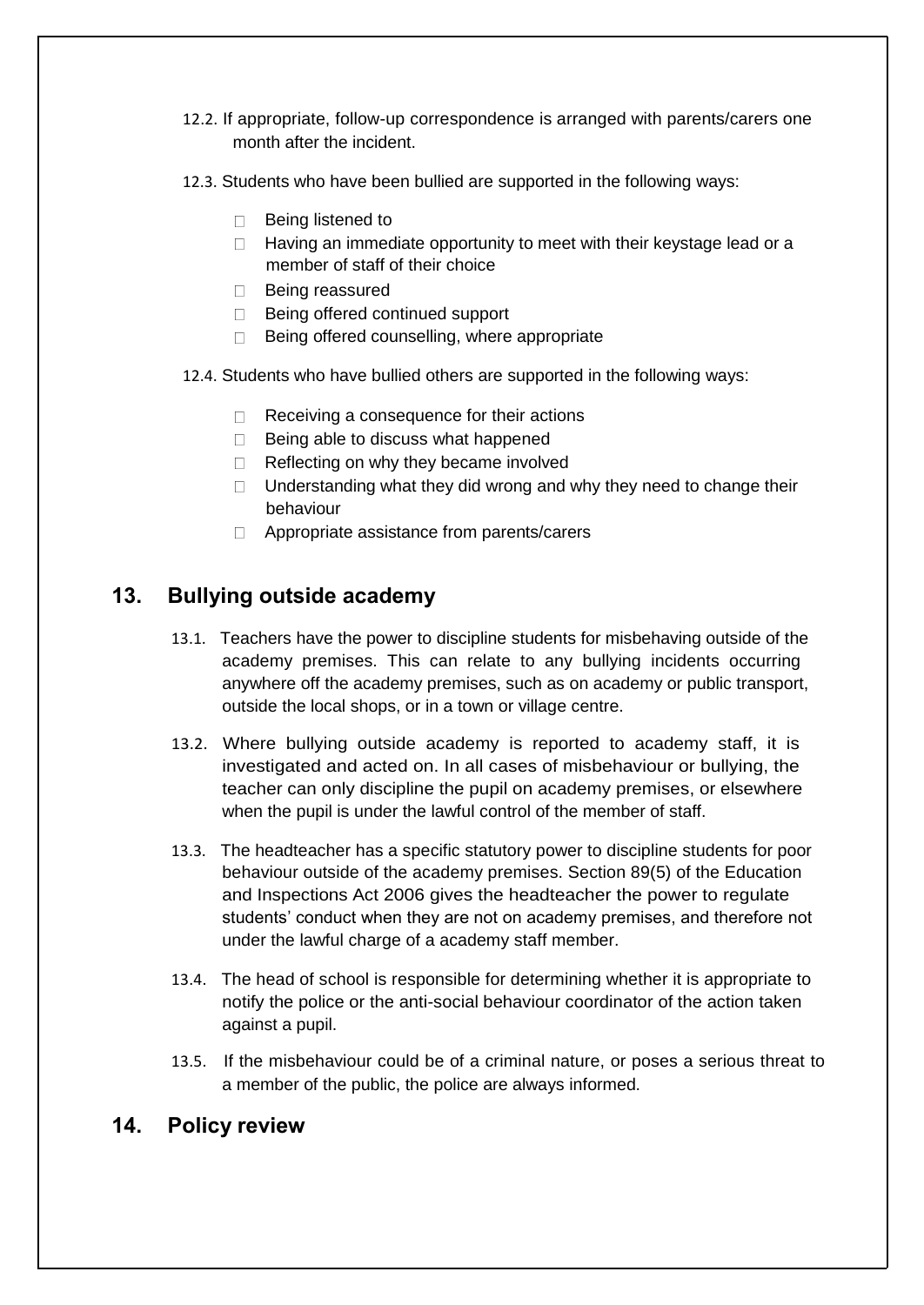- 14.1. This policy is reviewed every two years by the head of school and the safeguarding lead.
- 14.2. The scheduled review date for this policy is July 2018.

# **Bullying Report Form**

This form will be sent to the head of school upon completion:

# **Personal details**

| Name of person reporting incident:      |  |  |         |  |
|-----------------------------------------|--|--|---------|--|
| Name of pupil(s) being bullied:         |  |  |         |  |
| Sex:                                    |  |  |         |  |
| Year group:                             |  |  |         |  |
| Form:                                   |  |  |         |  |
| How may we contact you (please circle)? |  |  |         |  |
|                                         |  |  |         |  |
| At academy                              |  |  | At home |  |
| Home address:                           |  |  |         |  |
|                                         |  |  |         |  |
|                                         |  |  |         |  |
| Email:                                  |  |  |         |  |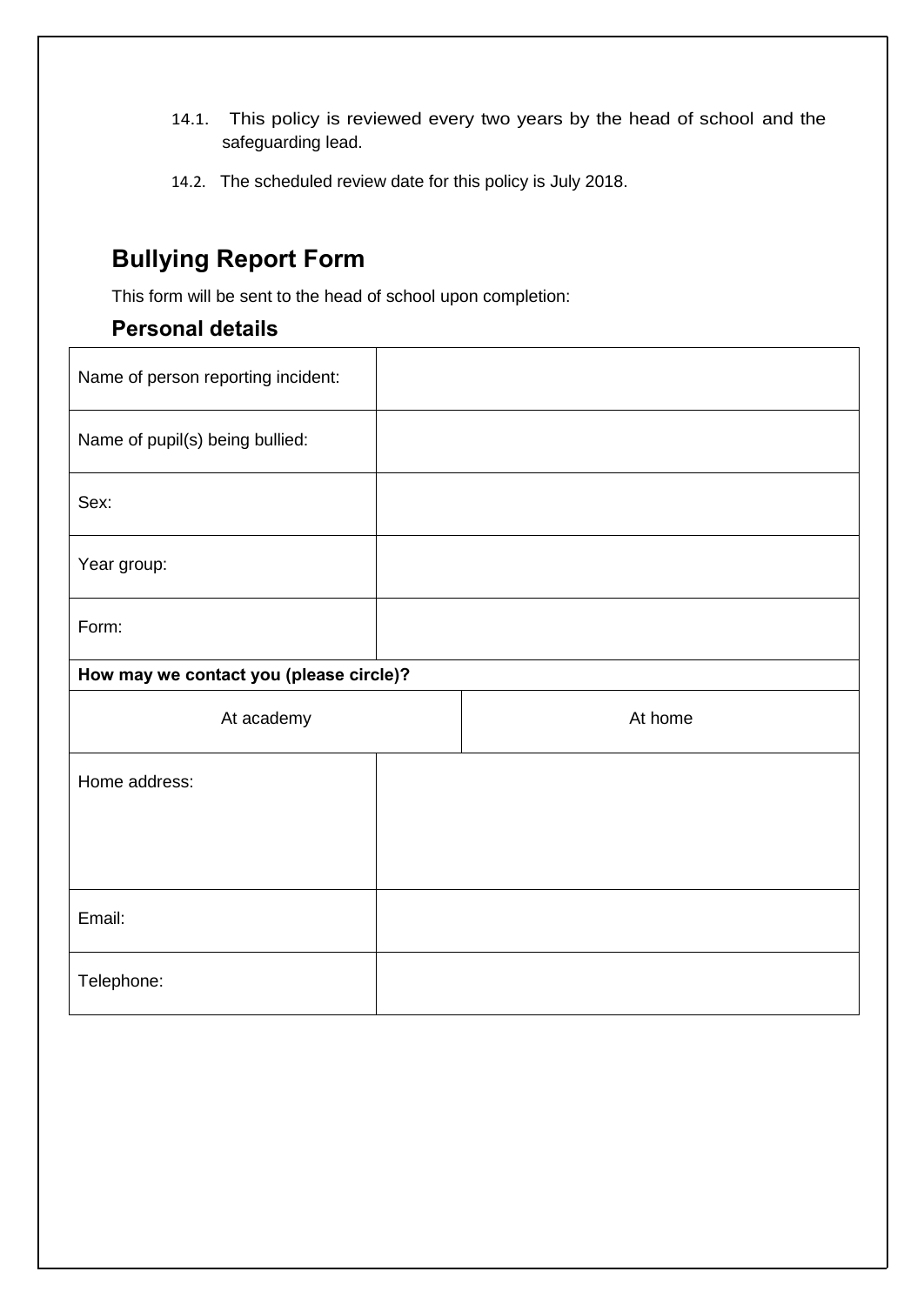# **Incident details**

| <b>What happened?</b>                                             |  |  |
|-------------------------------------------------------------------|--|--|
|                                                                   |  |  |
|                                                                   |  |  |
|                                                                   |  |  |
|                                                                   |  |  |
|                                                                   |  |  |
| Where did the incident take place?                                |  |  |
|                                                                   |  |  |
|                                                                   |  |  |
|                                                                   |  |  |
| When did the incident occur?                                      |  |  |
|                                                                   |  |  |
|                                                                   |  |  |
| Who has been suspected of bullying?                               |  |  |
|                                                                   |  |  |
|                                                                   |  |  |
|                                                                   |  |  |
| Did anyone else see the incident?                                 |  |  |
|                                                                   |  |  |
|                                                                   |  |  |
|                                                                   |  |  |
|                                                                   |  |  |
| According to the victim, how often does the bullying take place?  |  |  |
|                                                                   |  |  |
|                                                                   |  |  |
|                                                                   |  |  |
|                                                                   |  |  |
| According to the victim, how long has the bullying been going on? |  |  |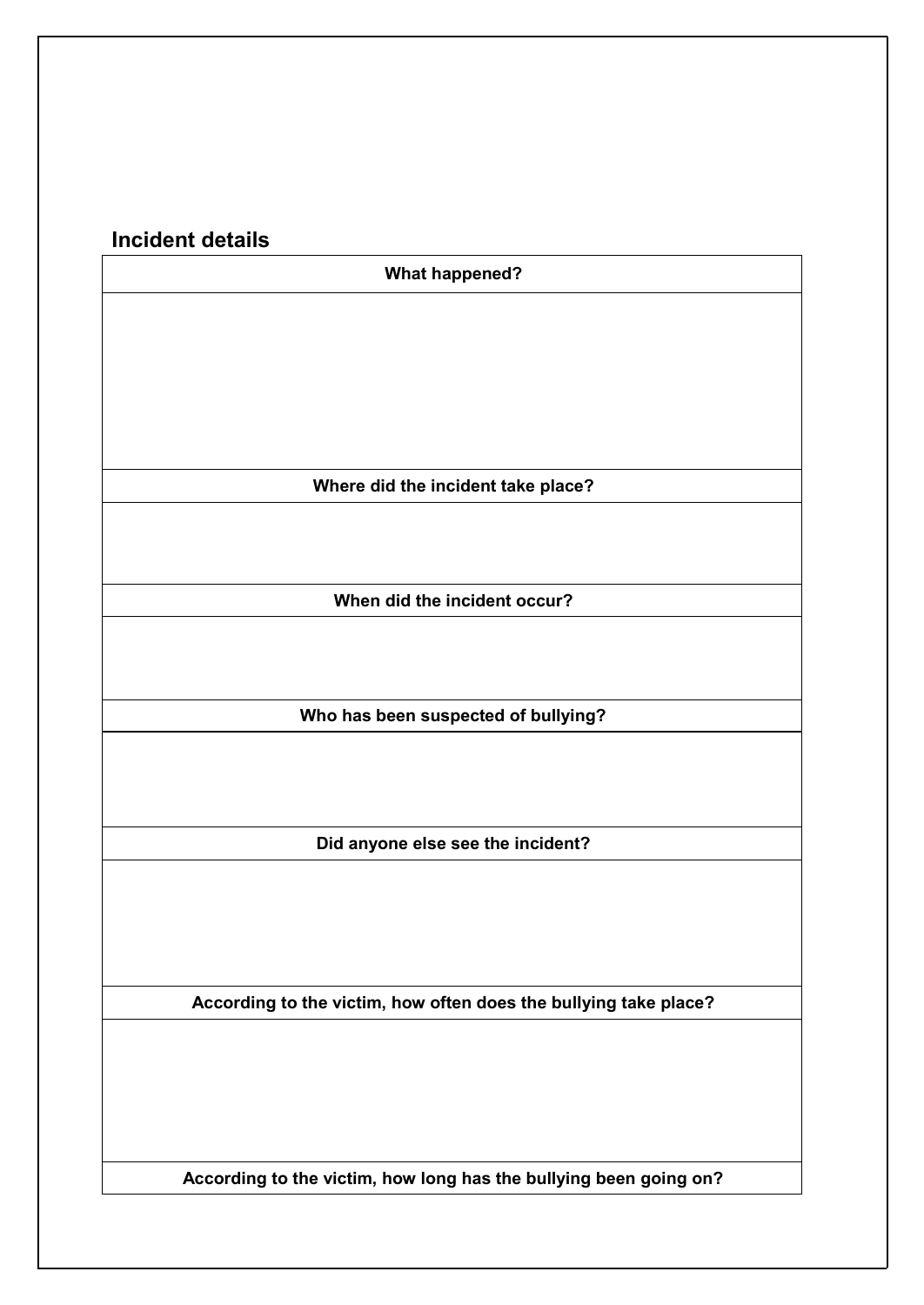**Impact of the bullying**

**Was anyone physically hurt?**

**What emotional impact has the bullying had on the pupil?**

**Did anyone need medical attention?**

**Has anyone else been informed of the bullying?**

**If so, when were they informed?**

**If not, why has the incident not been reported?**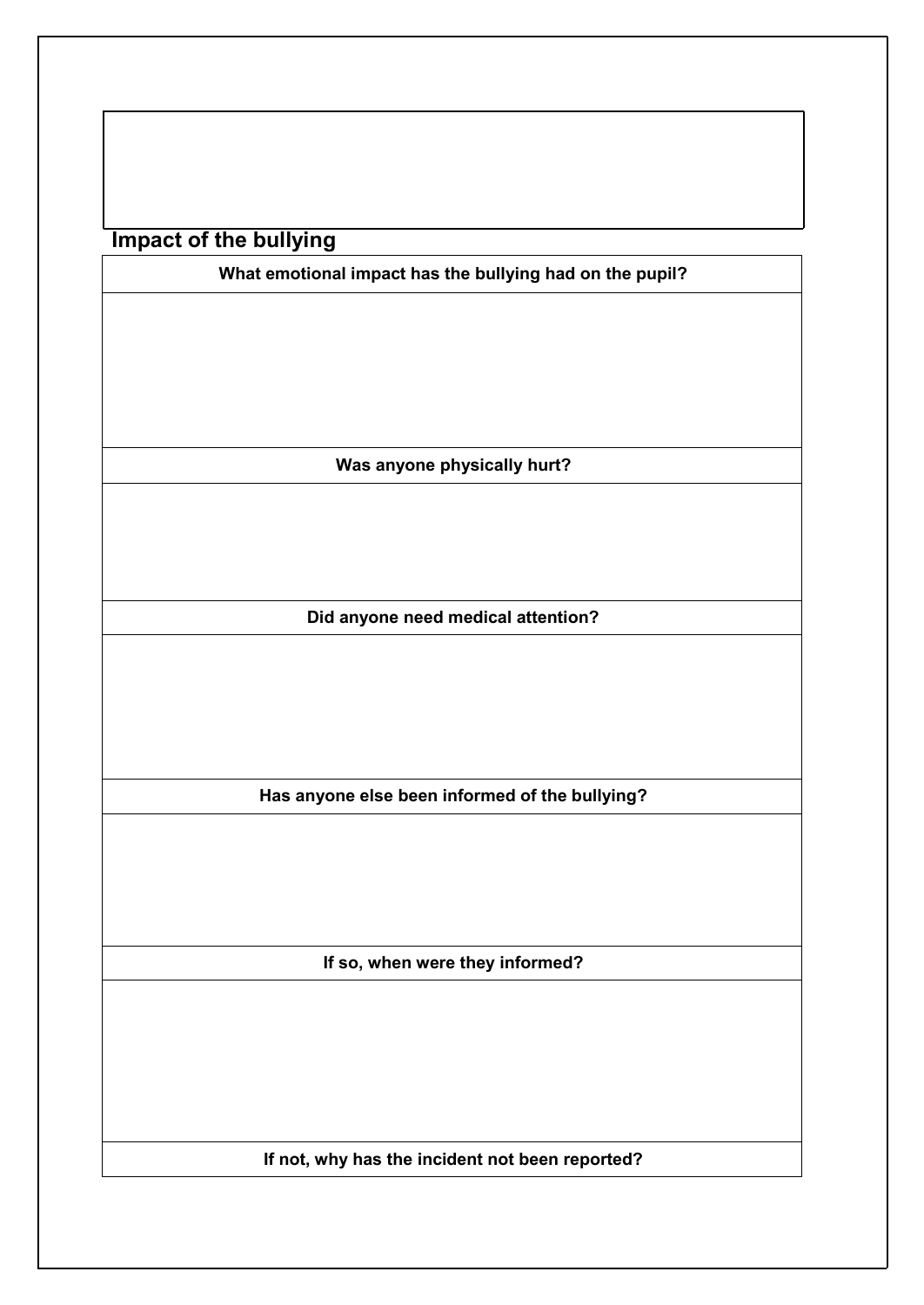**Help and support**

**What type of help and support are available to the victim?**

**Do you have any concerns about reporting the bullying?**

**What more do you think could be done to help prevent instances like this in future?**